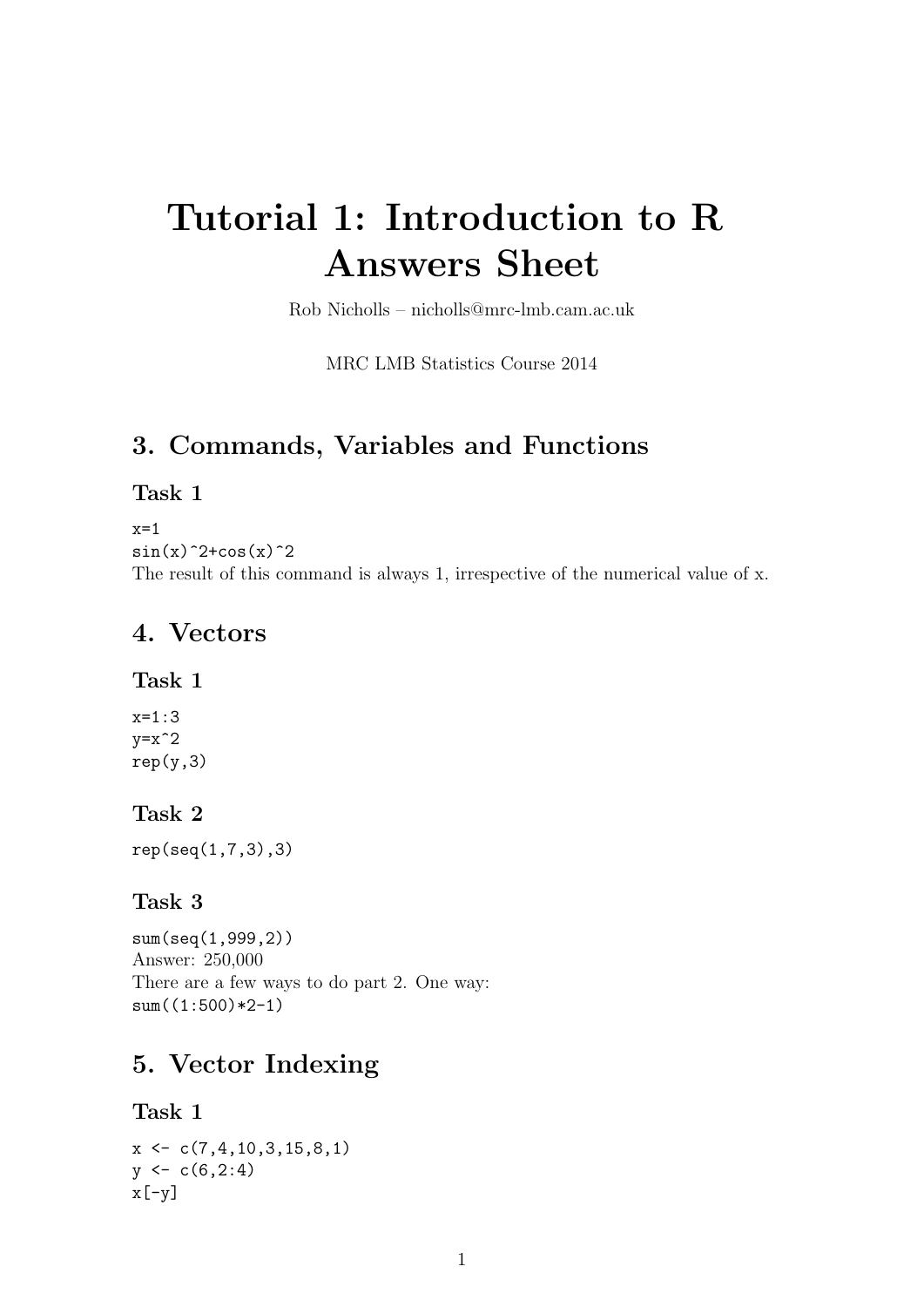### Task 2

There are a few ways to do this. One way:  $x=-5:5$  $x[1:5]=0$ x[seq(7,11,2)]=1

### Task 3

```
x=0:1000
x[seq(1,1001,2)]=0
sum(x)Answer: 250,000
```
## 6. Logical Operators and Statements

### Task 1

```
x=1:10
x[x<4 | x==5 | x>6]x[x!=4 \& x!=6]x[!(x==4 | x==6)]
```
## Task 2

x=-10:10  $y=sqrt(x)$ z=x[y>2 & !is.na(y)]

## 7. Matrices and Arrays

## Task 1

```
x = matrix(0, 5, 8)x[2:4,c(3,5,7)]=1sum(crossprod(x,x))
```
### Task 2

```
x=1:24
dim(x)=c(4,6)dim(x)=c(4,3,2)dim(x)=c(2,2,3,2)x = as.vector(x)
```